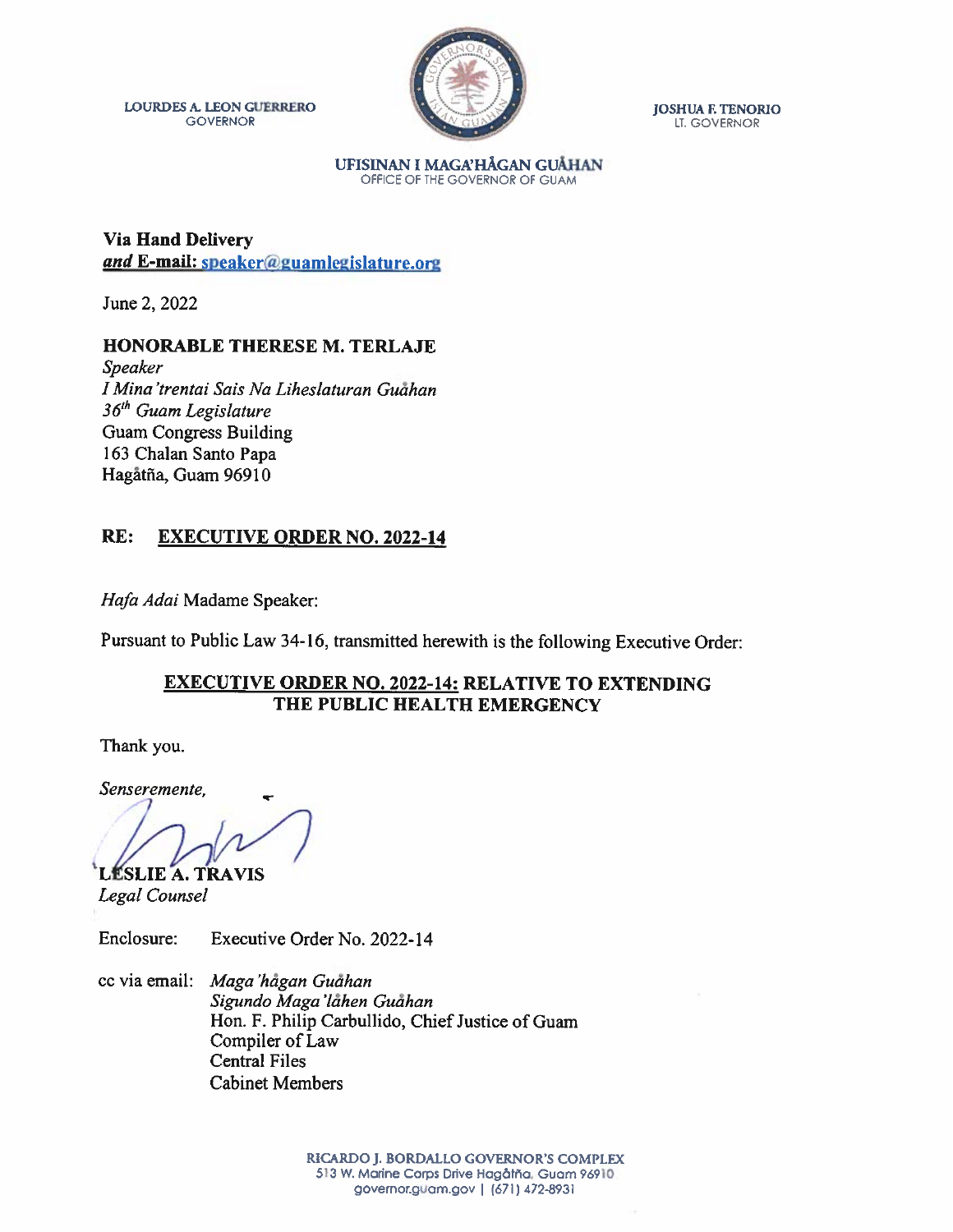

JSLAND OF GUAM OFFIcE OF THE GOVERNOR HAGÅTÑA, GUAM 96932 U.S.A.

# EXECUTIVE ORDER NO. 2022-14

## RELATIVE TO EXTENDING THE PUBLIC HEALTH EMERGENCY

WHEREAS, on March 14, 2020, I, Lourdes A. Leon Guerrero, I Maga 'hågan Guåhan, Governor of Guam, acting pursuant to the power provided by the Organic Act of Guam and the laws of Guam, declared a public health emergency on the island of Guam due to dangers posed by the 2019 novel coronavirus ("COVID-19"); and

WHEREAS, although we have lifted community restrictions aimed at mitigating the spread of COVID-19, it is critical that we ensure the continuity of the operations and services our community relies upon in its pandemic response, including, but not limited to, testing, vaccinations, and treatment; and

WHEREAS, as the COVID-19 pandemic continues throughout the nation and the world. it is necessary to continue the public health emergency, and to work towards transitioning the services that will assist our community into permanent operations; and

WHEREAS, we encourage our community to continue to implement COVID-l9 mitigation strategies for themselves in consideration of their circumstances and comfort level, and that individuals get vaccinated and boosted immediately if they are eligible and medically able to do so; and

WHEREAS, as our island continues to be engaged in emergency response, it is important that we utilize our best available tools against COVID-19, including vaccines, therapeutics, testing, and, as always, the practice of personal mitigation measures.

NOW THEREFORE, I, LOURDES A. LEON GUERRERO, I Maga 'hågan Guåhan, Governor of Guam, by virtue of the authority vested in me by the Organic Act of Guam as amended, do hereby order:

- 1. EXTENSION OF THE PUBLIC HEALTH EMERGENCY. The public health emergency first declared in Executive Order No. 2020-03, and most recently extended in Executive Order No. 2022-13, shall be extended for an additional thirty (30) day period, effective June 4, 2022. The public health emergency is now scheduled to expire on July 4. 2022.
- 2. SEVERABILITY. If any provision of this Executive Order or its application to any person or circumstance is held invalid, the invalidity shall not affect other provisions or applications of this Order that can be given effect without the invalid provision or application, and to this end, the provisions of this order are severable.

'II